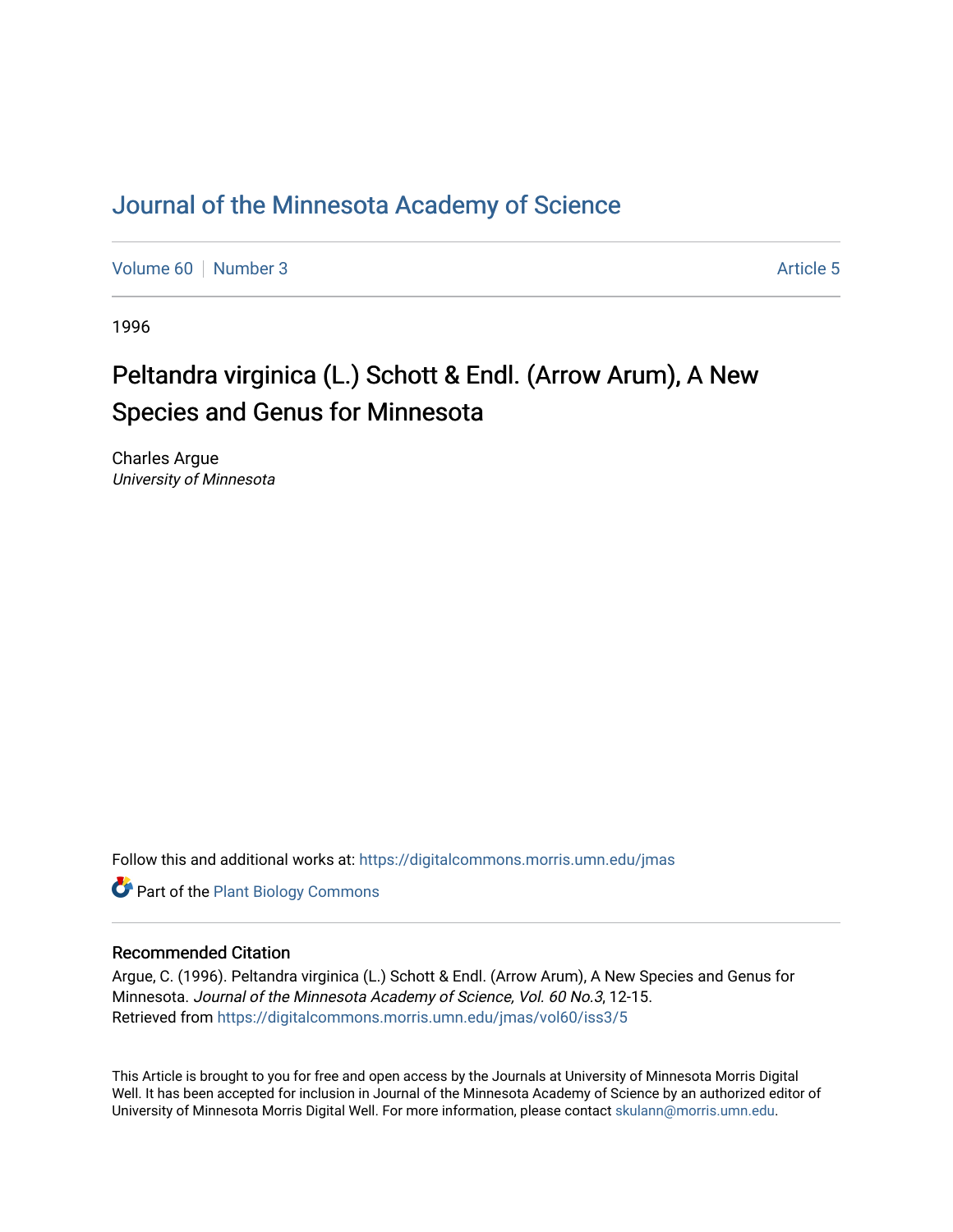

CHARLES ARGUE

#### **ABsTRACT**

*Peltandra virginica* is reported as a new addition to the flora of Minnesota. Found in Cook County in the northeasternmost part of the state, it is separated by about 400 km from the closest previously reported location for this species on Michigan's upper peninsula.

#### **INTRODUCTION**

*Peltandra virginica,* the arrow arum or tuckahoe (Figs. 1, 2 and 3) is related to jack-in-the-pulpit *(Arisaema triphyllum* (L.) Schott), green dragon *(Arisaema dracontium* (L.) Schott), water-arum *(Calla palustris* L.), sweet flag *(Acorus calamus* L.), and skunk-cabbage *(Symplocatpus joetidus* (L.) Nutt.), members of the Araceae or arum family long known in Minnesota.



**Figure 1.** *Peltandra virginica* **Leaf showing a common shape; shape variable.** 

**Figure 2.** *Peltandra virginica* **spadix showing staminate (above) and pistilate (below) parts of inflorescence.** 

#### **Figure 3.** *Peltandra virginica* **spathe. Figures 1, 2, and 3 about 0.25 times normal size.**

According to Scoggan (1), it is distributed from southern Ontario and southwest Quebec to New York and New Hampshire south to Texas and Florida.

Fernald (2) gives a similar distribution. Fassett (3) says southern Maine to the Gulf of Mexico and north to Missouri, west rarely to Indiana. However, Gleason (4) and Gleason and Cronquist (5) report its range west to Michigan, Missouri, and Louisiana or Texas. It is now also listed from Iowa where it occurs in Greene, Cedar, and Des Moines Counties in the west central, east central, and southeastern parts of the state, respectively, (6) and from Wisconsin where it is present in Ozaukee and Fon du Lac Counties in the southeastern part of the state (7). Voss (8) records it from one county on Michigan's upper peninsula and numerous sites in lower Michigan, and Winterringer and Lopinot (9) report it from the southern two-thirds of Illinois. The known range in Ontario is restricted to Prince Edward, Frontinac, and Weiland Counties in the vicinity of Lake Ontario, although Macoun (10) suspected it might be present in western Ontario. It is listed as rare in Canada and Missouri (11).

#### **MATERIALS AND METHODS**

Standard methods of collection and preservation of specimens were employed (for example, 12), and a voucher is deposited in the University of Minnesota Herbarium. Species identification was confirmed by Dr. Anita Cholewa, Curator, University of Minnesota Herbarium. The collection site is detailed below.

#### **OBSERVATIONS AND DISCUSSION**

An example of a peculiar, apparently disjunct distribution came to light in the summer of 1995 with the discovery of *Peltandra virginica* in a remote bay of Iron Lake in northeastern Minnesota (Cook County; Figs. 4 and 5). A single large plant was rooted in shallow water near the edge of a grounded sedge mat at the end of the south arm of the lake (T65N, R2W, SW 1/4 SE 1/4 Sec. 31). It bore a dozen or so spadices in bud or flower on July 24th. Associated emergent

t Contribution from the Department of Plant Biology, University of Minnesota, College of Biological Sciences, 220 Biological Sciences Center, 1445 Gortner Ave., St. Paul, MN 55108-1095.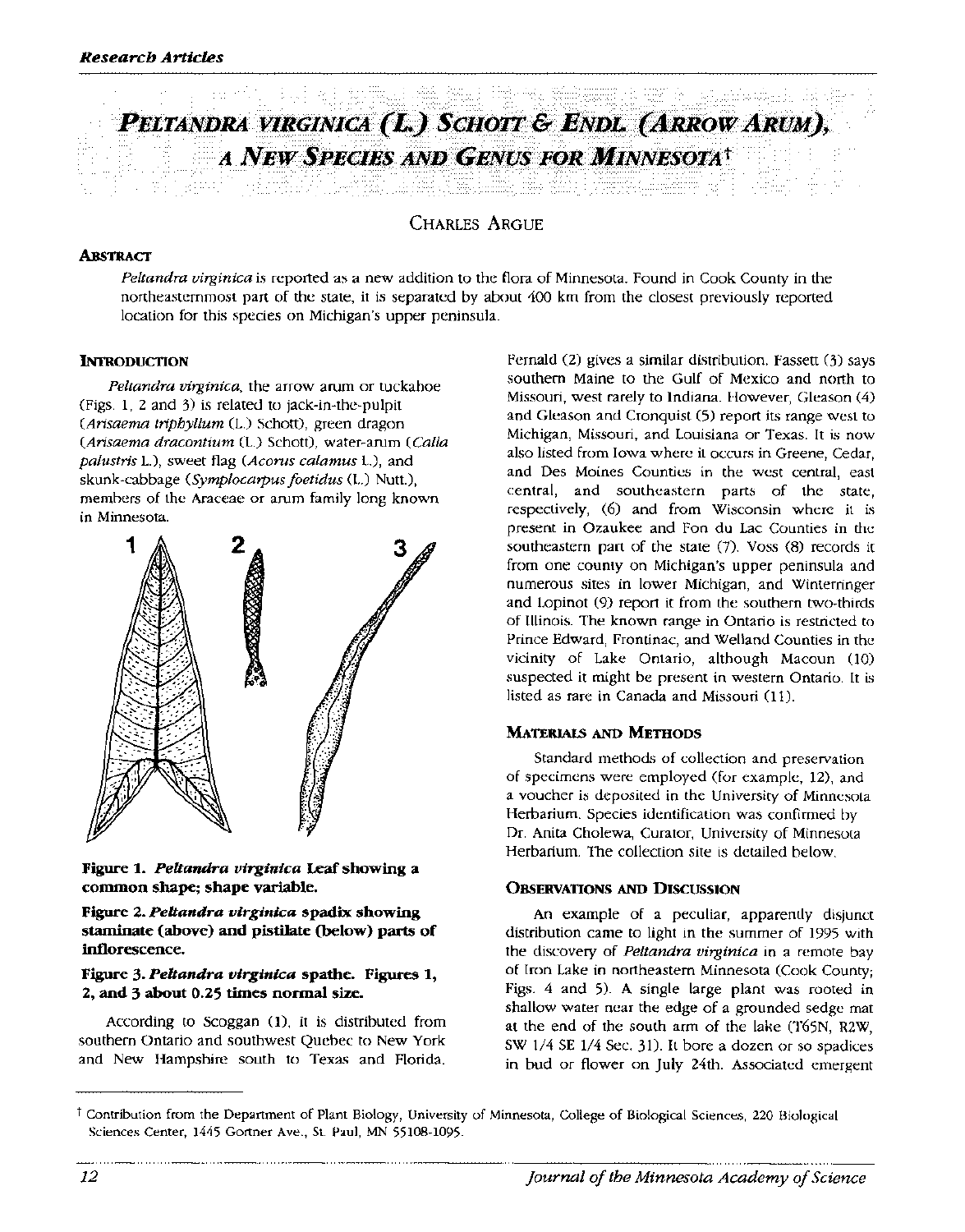

**Figure 4. Northern Minnesota showing location of Cook County and the collection site.** 

**Figure 5. Iron Lake and vicinity showing campsite (A), cabins (B), collection site** (C), **located in the east bay of the south arm, (G) Gunflint Trail about 45 miles northeast of Grand Marais, (dotted line) gravel road. Scale line equals about 1 mile.** 

aquatics included principally *Sagittaria latifolia* Willd. (duck-potato), *Eleocharis smallii* Britt. (spike-rush), and *Dulichium arundinaceum* (L.) Britt. (three-waysedge). Neither *Peltandra virginica* nor the genus *Peltandra* have been previously reported for the state.

The nearest earlier recorded location for this species is about 400 km east-southeast of Iron Lake at Seney National Wildlife Refuge in Schoolcraft County on Michigan's upper peninsula (8). The occurrence of this plant in northeastern Minnesota, hundreds of kilometers from any previously known site, is puzzling. Several possible explanations and some difficulties associated with each are briefly considered below.

#### **Recent introduction by man**

A campsite is located on the north shore of Iron Lake at the juncture of the southern and east-west arms, and five cabins are present on the north shore of the east arm (Fig. 5). However, the collection site is remote, and human introduction of *Peltandra* at this location would be surprising: it is apparently not currently used either as an aquarium (for example, 13) or food plant, although its starchy rhizomes were once eaten by native Americans (14, 15). It is sometimes used in waterscaping ponds and gardens (for example, 15, 16), but no such gardens are present in the vicinity of Iron Lake. This species is not recommended by horticulturists for any climatic zone in Minnesota.

## **Recent dispersal by natural agents**

*Peltandra virginica* produces fleshy berries which are eaten by waterfowl, including mallards, wood

ducks, and other marsh birds and shore birds (3, 17, 18). According to Cox  $(18)$ , 10 to 25 % of the wood duck's diet may consist of the berries of *P. virginica.*  Being present in Michigan, Missouri, Illinois, Iowa and Wisconsin, it lies on the migratory route of ducks and other birds which visit Cook County (19). The seeds pass unharmed through the digestive tract, and this is regarded as a significant mechanism of dispersal (3).

Obviously, the migratory movement of birds in spring could effect dispersal of seeds that mature in summer only if fruit from the previous season is available in spring. This appears to be true in the case of *P. virginica* for despite accounts that its autumn fruiting stalks grow downward and submerge the berries (18) or bury them in the bottom mud (for example, 15), Bellrose and Holm (20) report that its floating fruits are an important spring food for wood ducks, are widely distributed, and are present in abundant supply.

There are few data on the length of time the seed is retained by the birds, although Swanson and Bartonek (21) claim that some seeds may be carried for days. Wood ducks probably migrate non-stop through the night (20). They arrive in northern Minnesota throughout the month of April (20), when night lengths range from about 11.8 to 12.2 hours (22). Traveling at an average flight speed of 51 kilometers per hour  $(20)$ , they might be expected to cover distances of about 600 km a night,

Seed of the current season might also be transported north by post-breeding movements of adult birds. Such movements are well documented. Among wood ducks, for example, data available for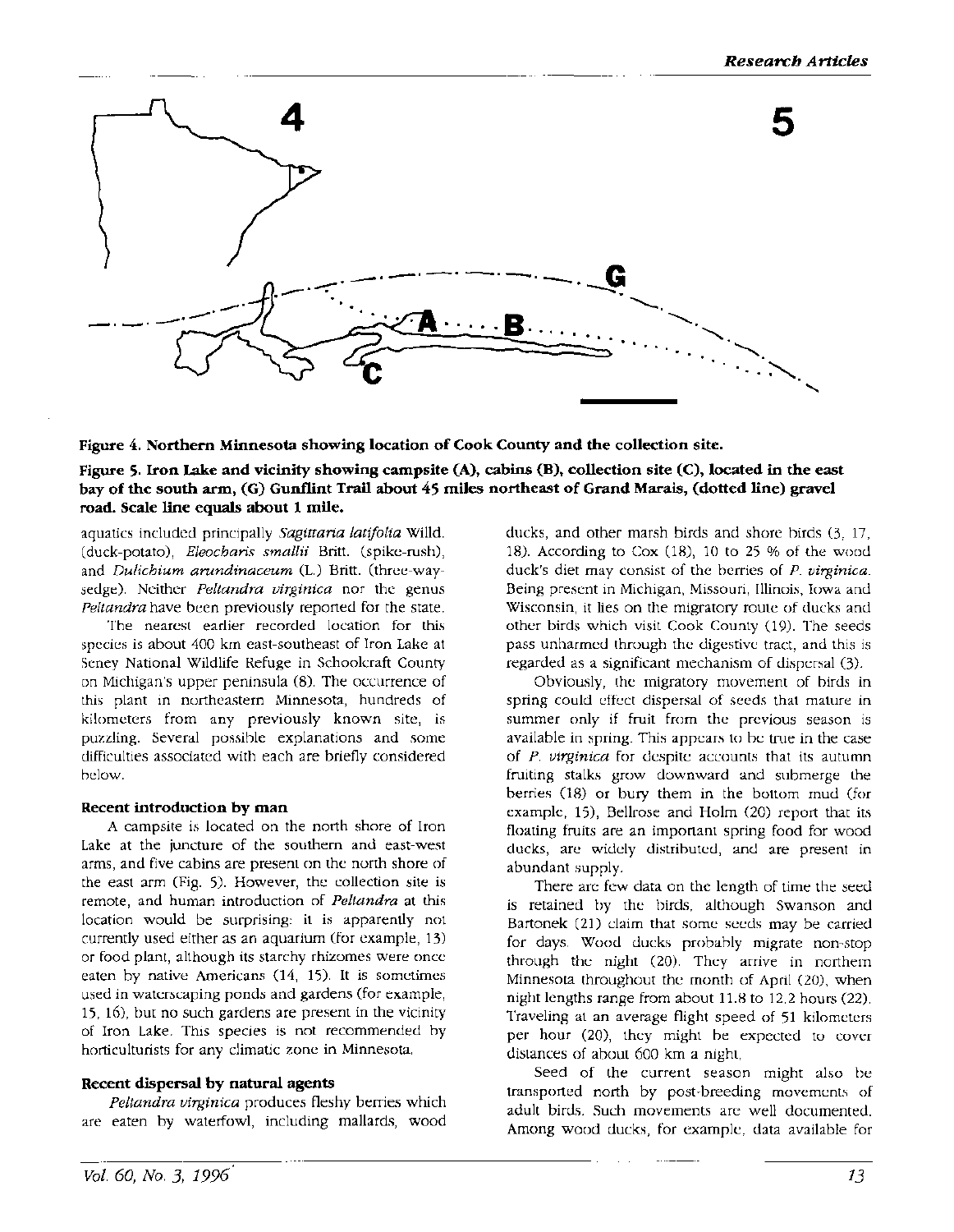areas closest to those in question (20) indicate that 7 to 9 % of adult and 6 to 9 % of juvenile birds banded at 43 to 44 "N move further northward in summer, 0.58 % by as much as two degrees or more of latitude. Birds banded at 41 to 45 "N were found as far as 640 to 800 km further north (20). In addition to pre-molt movements in June and July (23), current evidence suggests that northward movements also occur in late summer after completion of the wing molt (20) and, in some cases, therefore, may coincide with the development of mature fruit in P. virginica. Precise data on the time of fruit maturation are unavailable.

### **A member of a remnant or continuously distributed population**

Peltandra does not show the distribution expected of a peri- or post-glacial or climatic relict. Its association with an undetected, more or less continuous distribution of rare and scattered individuals or with a population having a once continuous but now disrupted range cannot be excluded, but any long-term past presence in Cook County seems unlikely given the conspicuousness of the plant and the fact that it was undetected in Butters and Abbe's (24) extensive and careful examination of the flora published in 1953. Other parts of Iron Lake were examined for additional specimens without success, but adjacent lakes were not investigated. Although there is perhaps suitable habitat scattered in the area between Iron Lake and the main range of the species which could support undiscovered populations, the site in question is north of the localities in Ontario and Quebec (about 48 versus about 44 "N) where, depending on the author, *P.*  virginica is said to bloom from spring into July (for example, 2, 4, 5). No blooming times are available for the population in upper Michigan (about 46 "N). In addition to a strong temporal separation in sexual function (25), the presence of flowers in late July on the Iron Lake specimen casts doubt on its chances for successful sexual reproduction at this location. As a perennial it can and does, however, routinely expand vegetatively by growth of its rhizomes (17).

It is clear that a consideration of the information currently available provides no simple and obvious explanation for the occurrence of P. virginica at Iron Lake, except to suggest that it is probably a recent introduction. Its capacity for vegetative propagation and seed production at this site remains a matter of inquiry as does its possible presence in other lakes of the area.

## **REFERENCES**

- 1. Scoggan, H. *].* 1978-1979. The flora of Canada. National Museum of Natural Sciences. Ottawa, Ontario, Canada. 4 parts. 1711 p.
- 2. Fernald, M. L. 1970. Gray's manual of Botany, 8th

ed. Van Nostrand Reingold Co., New York, NY. 1632 p.

- 3. Fassett, N. C. 1960 A manual of aquatic plants. University of Wisconsin Press. Madison, WI. 405 p.
- 4. Gleason, H. A. 1952. The New Britton and Brown illustrated flora of the Northeastern United States and Canada. Vol. 1. Lancaster Press, Inc. Lancaster, PA. 482 p.
- 5. Gleason, H. A. and A. Cronquist. 1991. Manual of vascular plants of northeastern United States and Canada, second edition. New York Botanical Garden. Brooklyn, NY. 910 p.
- 6. Eilers, L. J. and I. M. Roosa. 1994. The vascular plants of Iowa: An annotated checklist and natural history. University of Iowa Press. Iowa City, IA. 304 p.
- 7. Dobberpuhl, *].* 1995. Wisconsin Natural Heritage Program, Department of Natural Resources, Madison, WI. Personal communication.
- 8. Voss, E. G. 1972. Michigan flora; a guide to the identification and occurrence of the native and naturalized seed plants of the state. Cranbrook Institute of Science. Bloomfield Hills, MI. 488 p.
- 9. Winterringer, G. S. and A. C. Lopinot. 1966. Aquatic plants of Illinois. pub. by Dept. of Registration & Education, Springfield, Ill. State Museum Div. & Dept. Conservation, Div. of Fisheries. 141 p.
- 10. Macoun, *].* 1888. Canadian plants. Vol. II. Dawson Brothers. Montreal, Quebec, Canada. 428 p.
- 11. Bouchard, A., D. Barabbe, M. Dumais, and S. Hay. 1983. The rare vascular plants of Quebec. Syllogeus. 48:1-75.
- 12. Lawrence, G. H. M. 1951. Taxonomy of vascular plants. Macmillan Co. New York, NY. 823 p.
- 13. Stodola,]. 1967. Encyclopedia of water plants. N. *].* T. F. H. Publns. Neptune City (distributed in USA by Crown Publishers). 368 p.
- 14. Mabberley, D. ].1987. The plant-book. Cambridge University Press. New York, NY. 706 p.
- 15. Glattstein,]. 1994. Waterscaping: Plants and ideas for natural and created water gardens. Garden Way Publishing. Pownal, VT. 184 p.
- 16. Druse, K. 1993. Water gardening. Prentice Hall. New York, NY. 96 p.
- 17. Sculthorpe, C. D. 1967. The biology of aquatic vascular plants. St. Martin's Press.New York, NY. 610 p.
- 18. Cox, D. D. 1985. Common flowering plants of the northeast: their natural history and uses. State University of New York Press. Albany, NY. 418 p.
- 19. Smith, M. S., R. L. Pederson, and R. M. Kaminski. 1989. Habitat management for migrating and wintering waterfowl in North America. Texas Tech University Press. Lubbock, TX. 560 p.